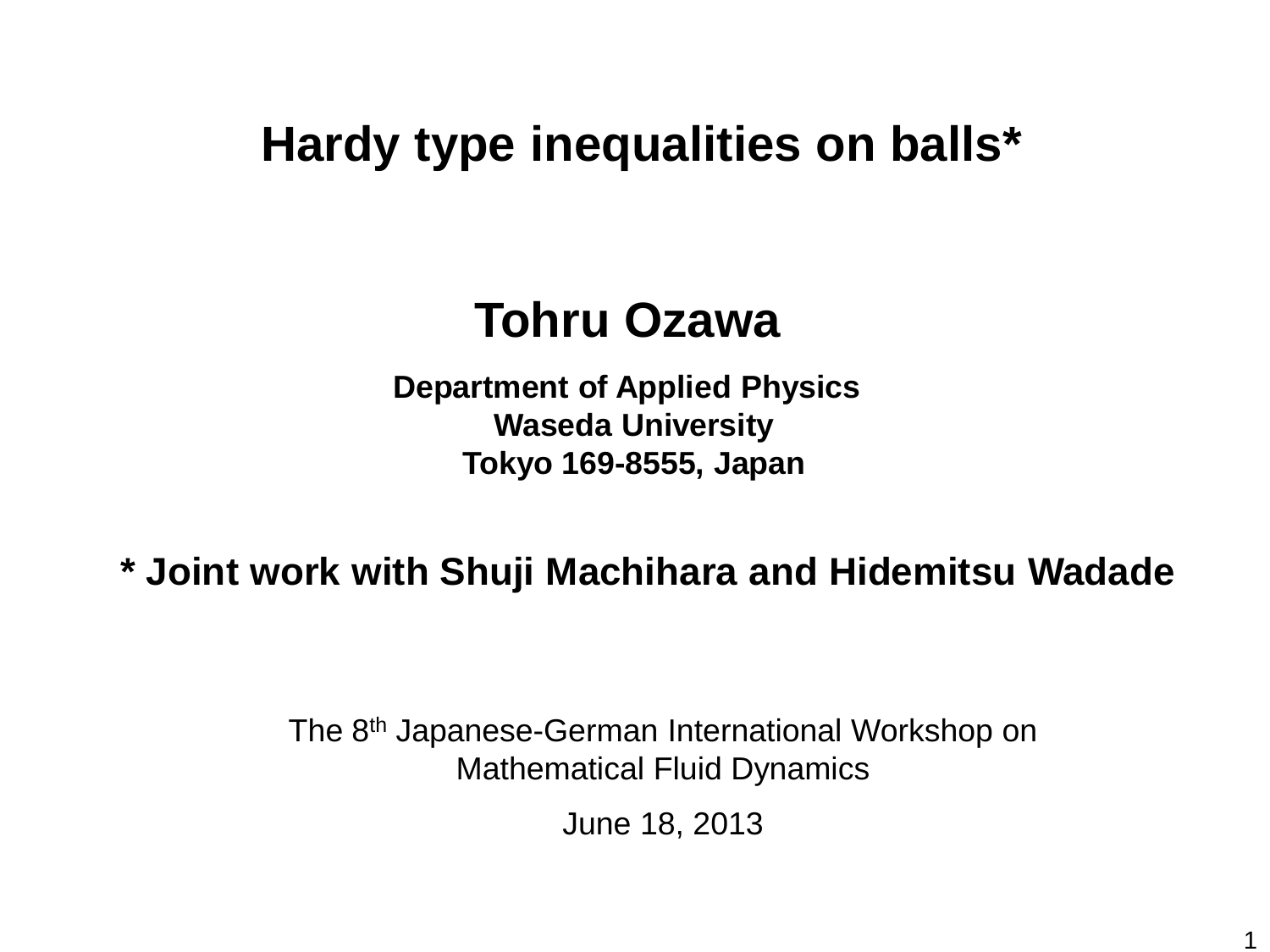### **Hardy inequality for**  $n \geq 3$

$$
\left\| \frac{f}{|x|} \right\|_{L^2(\mathbb{R}^n)} \le \frac{2}{n-2} ||\nabla f||_{L^2(\mathbb{R}^n)}, \ f \in H^1(\mathbb{R}^n)
$$

・A special case of Pitt's inequality (Beckner, Proc. AMS, 2008)

- ・Uncertainty principle lemma (Reed & Simon, Methods of MMPⅡ, 1975)
- ・Dilational characterization (Sasaki & T. O, Commun. Contemp. Math., 2009)

**Hardy inequality for**  $n = 2$  (Edmunds & Triebel, Math. Nachr., 1999) :

$$
\left\|\frac{f}{|x|(1+|\log|x||)}\right\|_{L^2(\mathbb{R}^2)} \leq C \|f\|_{H^1(\mathbb{R}^2)}, \ f \in H^1(\mathbb{R}^2)
$$

an equivalent form :

$$
\left\| \frac{f}{|x|(1+|\log|x||)} \right\|_{L^2(B_1)} \le C \|f\|_{H^1(\mathbb{R}^2)}, \ f \in H^1(\mathbb{R}^2)
$$
  
where  $B_R \equiv \{x \in \mathbb{R}^n; |x| < R\}, \ R > 0.$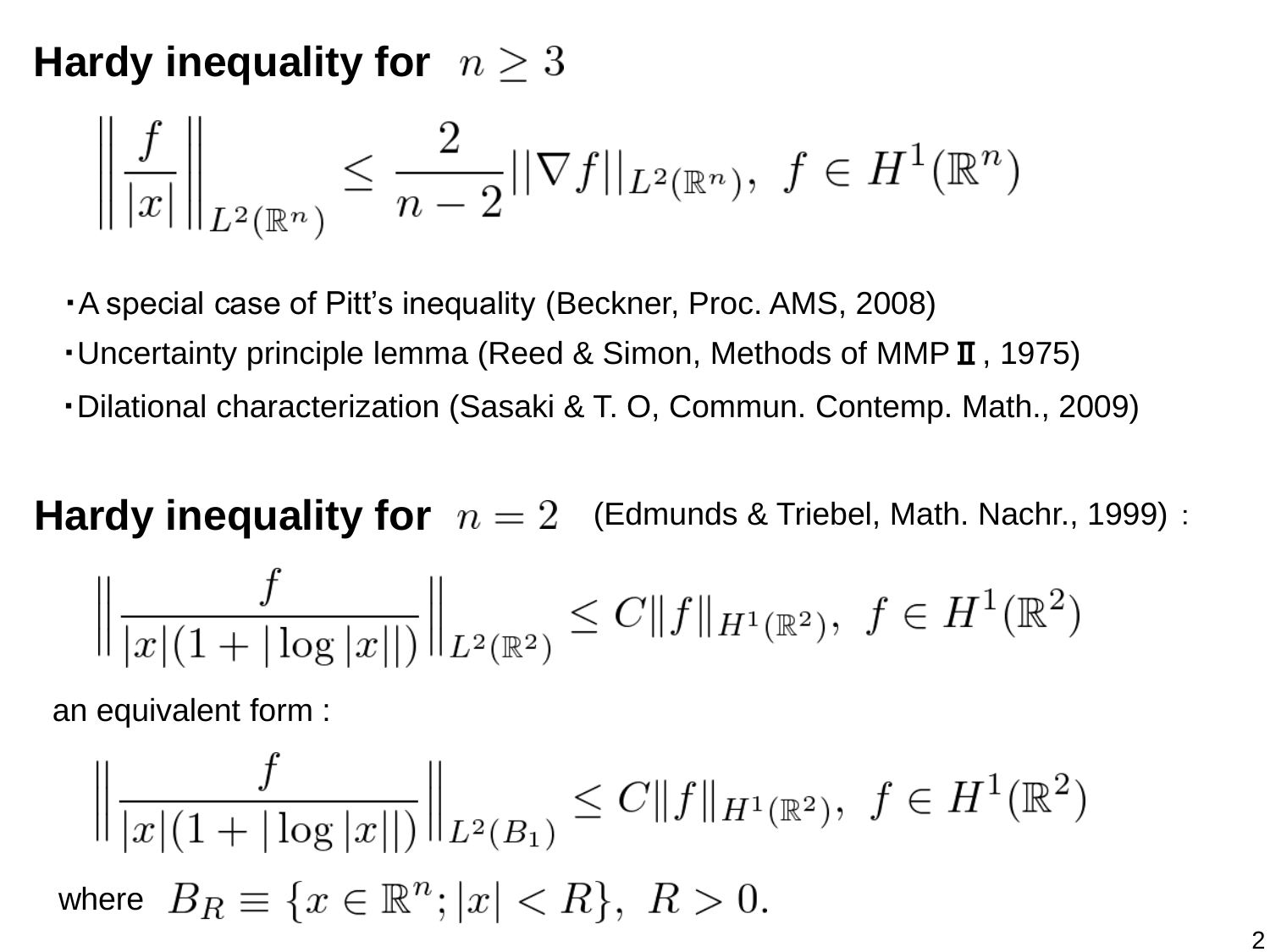**Hardy inequality on**  $B_1 = \{x \in \mathbb{R}^2; |x| < 1\}$ 

$$
\left\|\frac{f}{|x||\log|x||}\right\|_{L^2(B_1)} \le 2\|\nabla f\|_{L^2(B_1)}, \ f \in C_0^{\infty}(B_1)
$$

Leray, J. Math. Pures Appl., 1933.

Ladyzhenskaya, "The mathematical theory of viscous incompressible flow," 1969.

By density, the inequality holds for all  $f \in H_0^1(B_1)$ .

#### Question

1.  $H^{\perp}(B_R)$  vs  $H_0^{\perp}(B_R)$  ?  $\cdots$  Boundary behavior of functions 2. Homogeneous norm control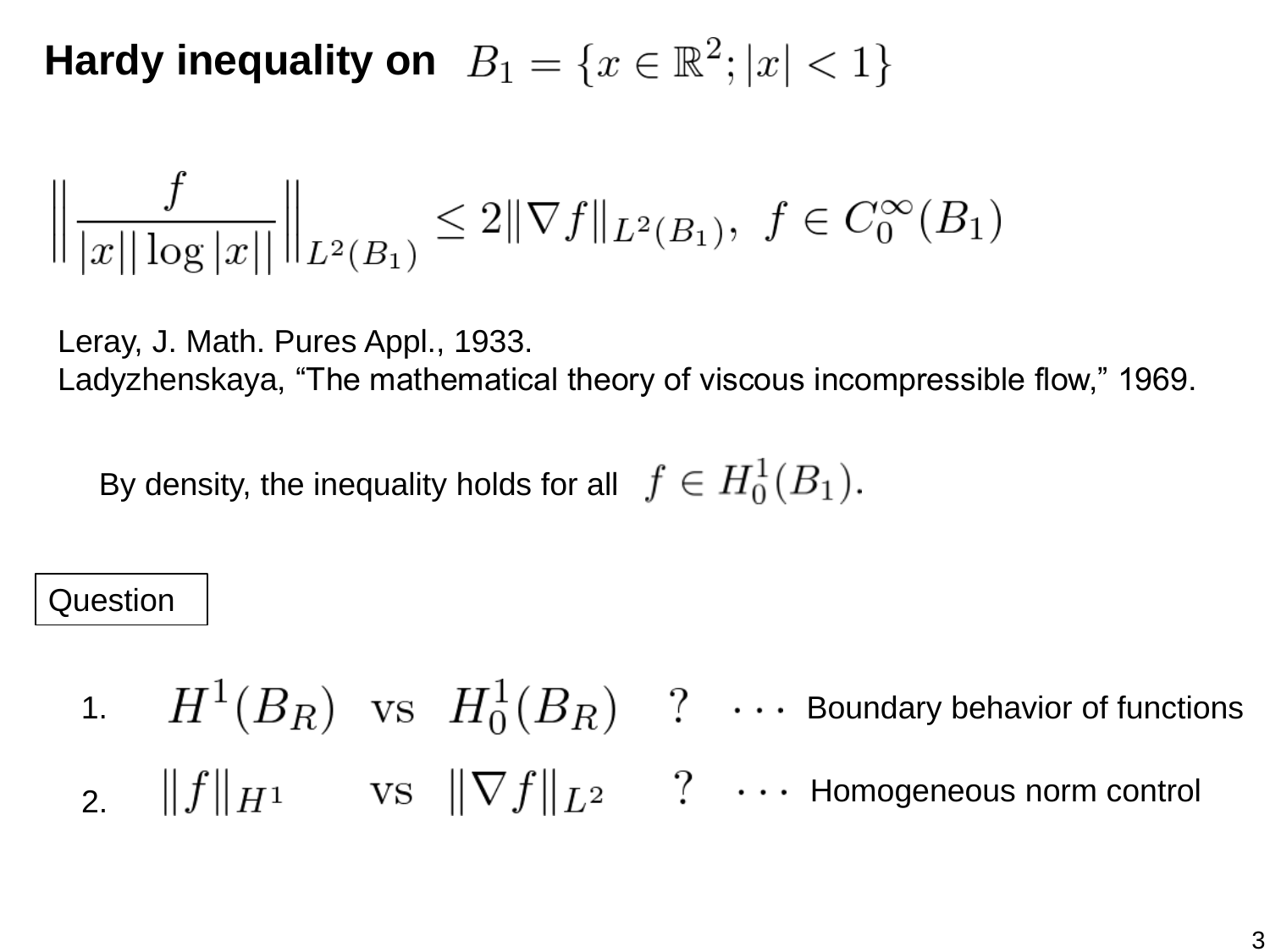**Theorem 1.**  $n \ge 3, R > 0$ .

(1)

$$
\Big(\int_{B_R} \frac{1}{|x|^2} \Big| f(x) - f\Big(R\frac{x}{|x|}\Big)\Big|^2 dx\Big)^{1/2} \le \frac{2}{n-2} \Big(\int_{B_R} \Big|\frac{x}{|x|} \cdot \nabla f(x)\Big|^2 dx\Big)^{1/2}
$$

holds for all  $f \in H^1(\mathbb{R}^n)$ .

(2)

$$
\Big(\int_{B_R} \frac{1}{|x|^2} |f(x)|^2 dx\Big)^{1/2} \le \frac{2}{n-2} \Big(\int_{B_R} \Big|\frac{x}{|x|} \cdot \nabla f(x)\Big|^2 dx\Big)^{1/2}
$$

holds for all  $f \in H_0^1(B_R)$  and fails for some  $f \in H^1(B_R)$ .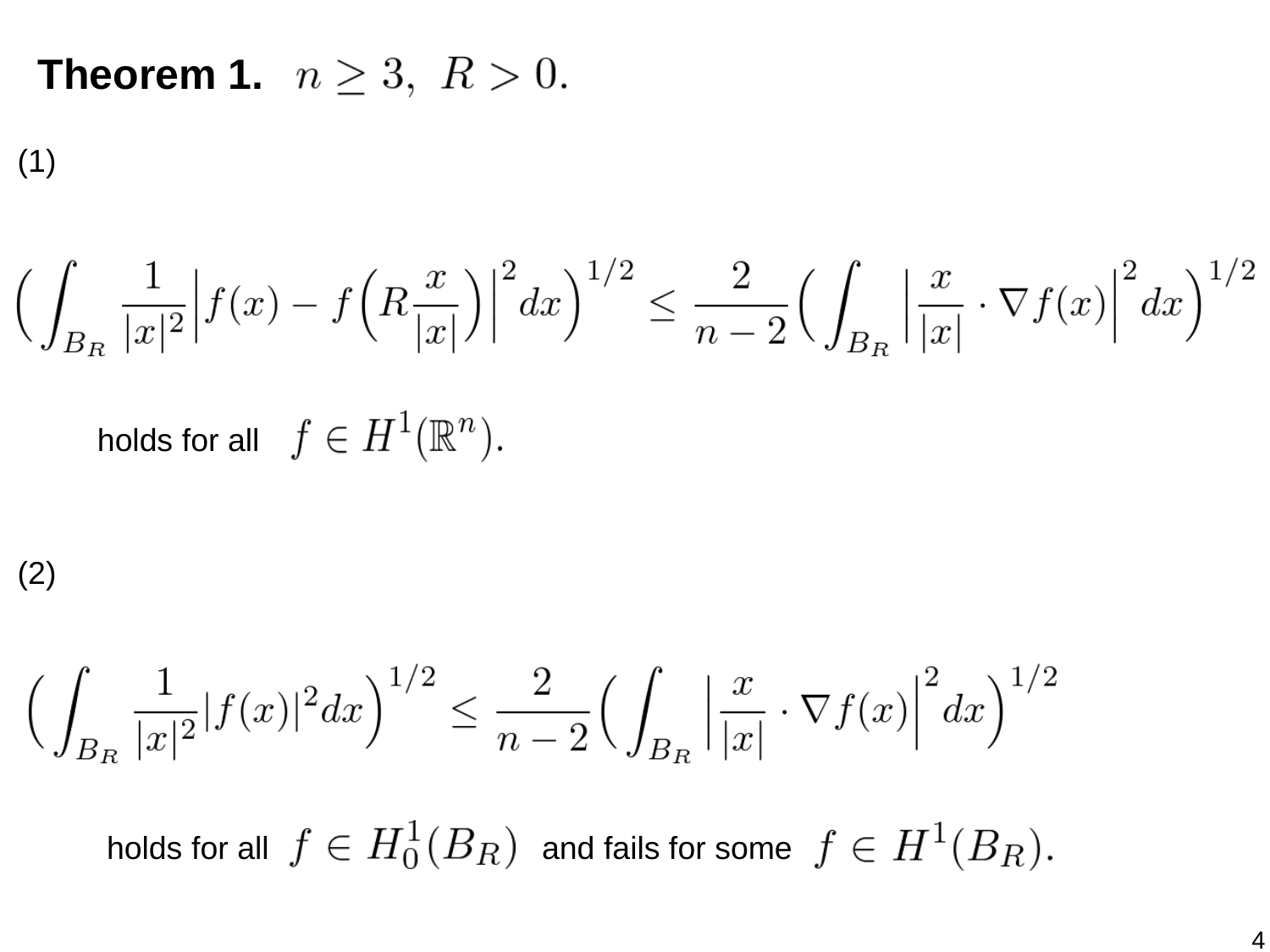## **Theorem 2.**  $n = 2, R > 0$ .

(1)

$$
\left(\int_{B_R} \frac{1}{|x|^2 |\log \frac{R}{|x|}|^2} \Big| f(x) - f\left(R\frac{x}{|x|}\right) \Big|^2 dx\right) \le 2\left(\int_{B_R} \left|\frac{x}{|x|} \cdot \nabla f(x)\right|^2 dx\right)^{1/2}
$$
  
holds for all  $f \in H^1(\mathbb{R}^2)$ .

$$
(2)
$$

$$
\Big(\int_{B_R} \frac{1}{|x|^2 |\log \frac{R}{|x|}|^2} |f(x)|^2 dx)\Big)^{1/2} \le 2 \Big(\int_{B_R} \Big|\frac{x}{|x|} \cdot \nabla f(x)\Big|^2 dx\Big)^{1/2}
$$

holds for all  $f \in H_0^1(B_R)$  and fails for some  $f \in H^1(B_R)$ .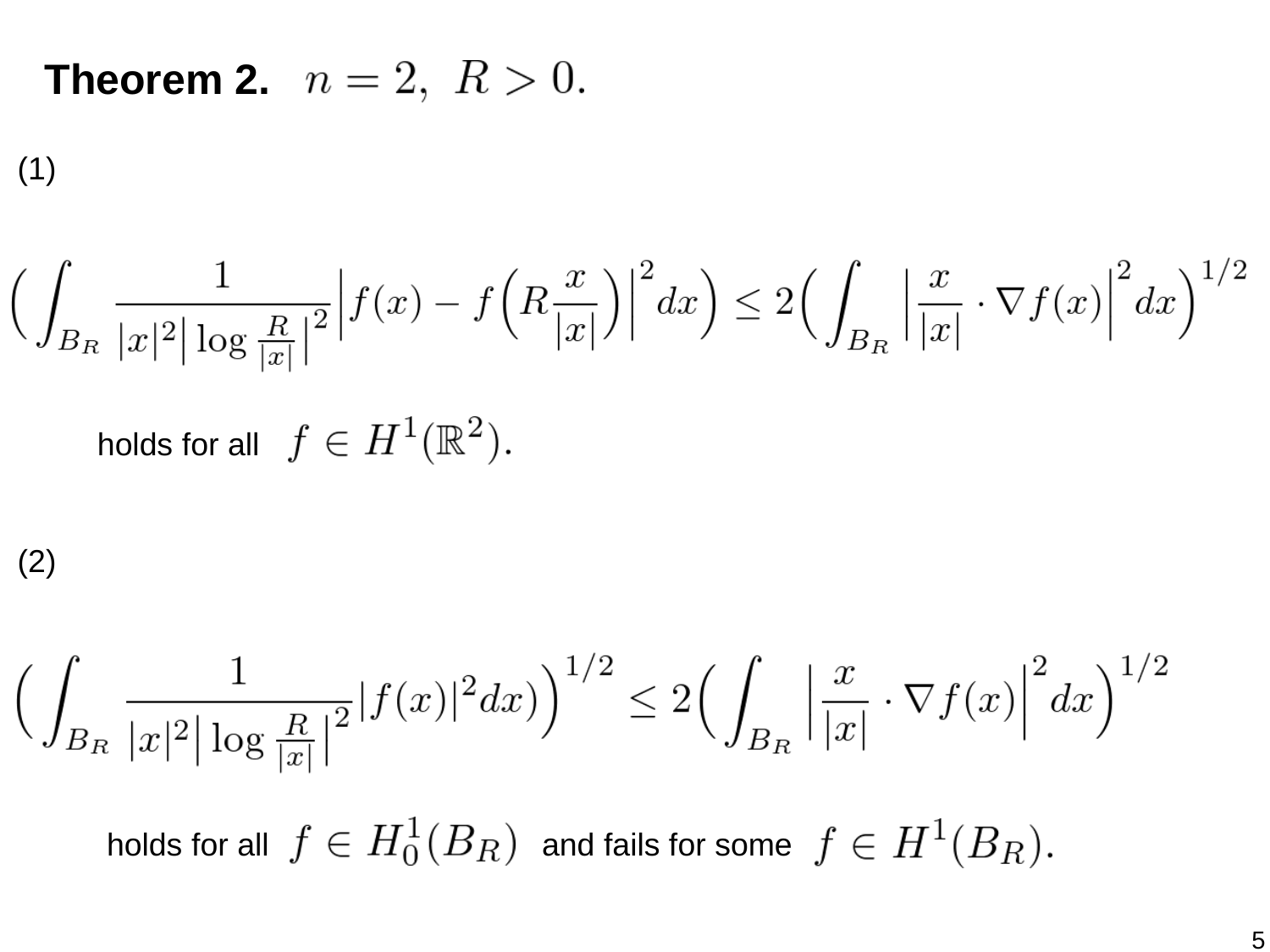**Theorem 3.**  $n=2,~R>0,~f\in H^1(B_R).$  Then

$$
\frac{f}{|x|\left|\log\frac{R}{|x|}\right|}\in L^2(B_R)\iff f\in H_0^1(B_R).
$$

**Theorem 4.**  $n=2$ 

$$
\Big(\int_{B_1} \frac{|f(x)|^2}{(1+|x|)^2(1+|\log |x||)^2} dx\Big)^{1/2} \leq C\|\nabla f\|_{L^2(\mathbb{R}^2)}
$$

fails for some  $f \in H^1(\mathbb{R}^2)$ .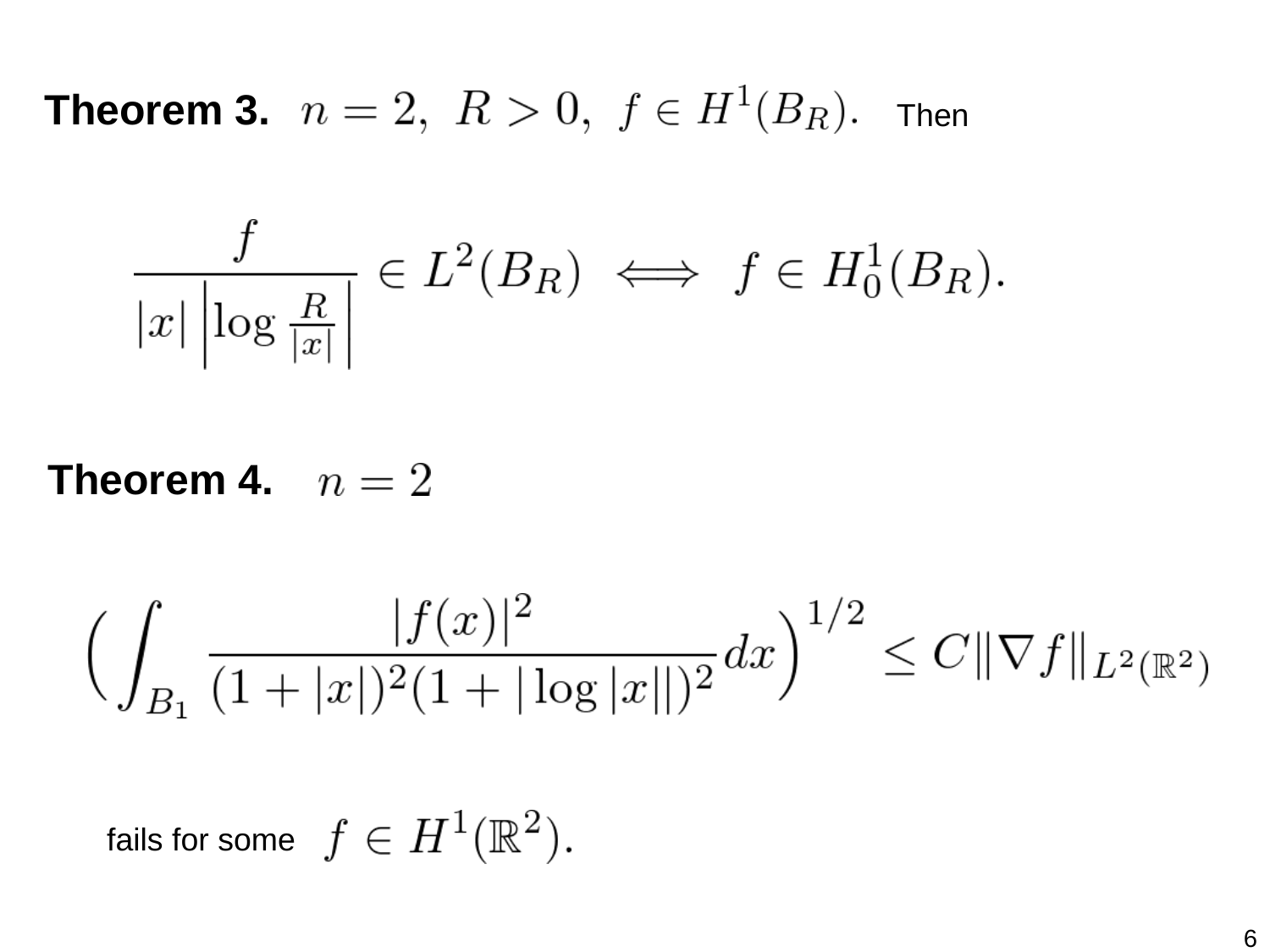### **Proof of Theorem 1 (1)**

$$
\int_{B_R} \frac{1}{|x|^2} |f(x) - f(R\frac{x}{|x|})|^2 dx = \int_0^R r^{n-3} \int_{S^{n-1}} |f(r\omega) - f(R\omega)|^2 d\sigma(\omega) dr \n= \left[ \frac{1}{n-2} r^{n-2} \int_{S^{n-1}} |f(r\omega) - f(R\omega)|^2 d\sigma(\omega) \right]_{r=0}^{r=R} \n- \frac{1}{n-2} \int_0^R r^{n-2} \left( \frac{d}{dr} \int_{S^{n-1}} |f(r\omega) - f(R\omega)|^2 d\sigma(\omega) \right) dr \n= - \frac{2}{n-2} \int_0^R r^{n-2} \text{Re} \int_{S^{n-1}} (f(r\omega) - f(R\omega)) \omega \cdot \overline{\nabla f(r\omega)} d\sigma(\omega) dr \n\leq \frac{2}{n-2} \left( \int_0^R r^{n-3} \int_{S^{n-1}} |f(r\omega) - f(R\omega)|^2 d\sigma(\omega) dr \right)^{1/2} \n\cdot \left( \int_0^R r^{n-1} \int_{S^{n-1}} |\omega \cdot \nabla f(r\omega)|^2 d\sigma(\omega) dr \right)^{1/2} \n= \frac{2}{n-2} \left( \int_{B_R} \frac{1}{|x|^2} |f(x) - f(R\frac{x}{|x|})|^2 dx \right)^{1/2} \left( \int_{B_R} \left| \frac{x}{|x|} \cdot \nabla f \right|^2 dx \right)^{1/2}.
$$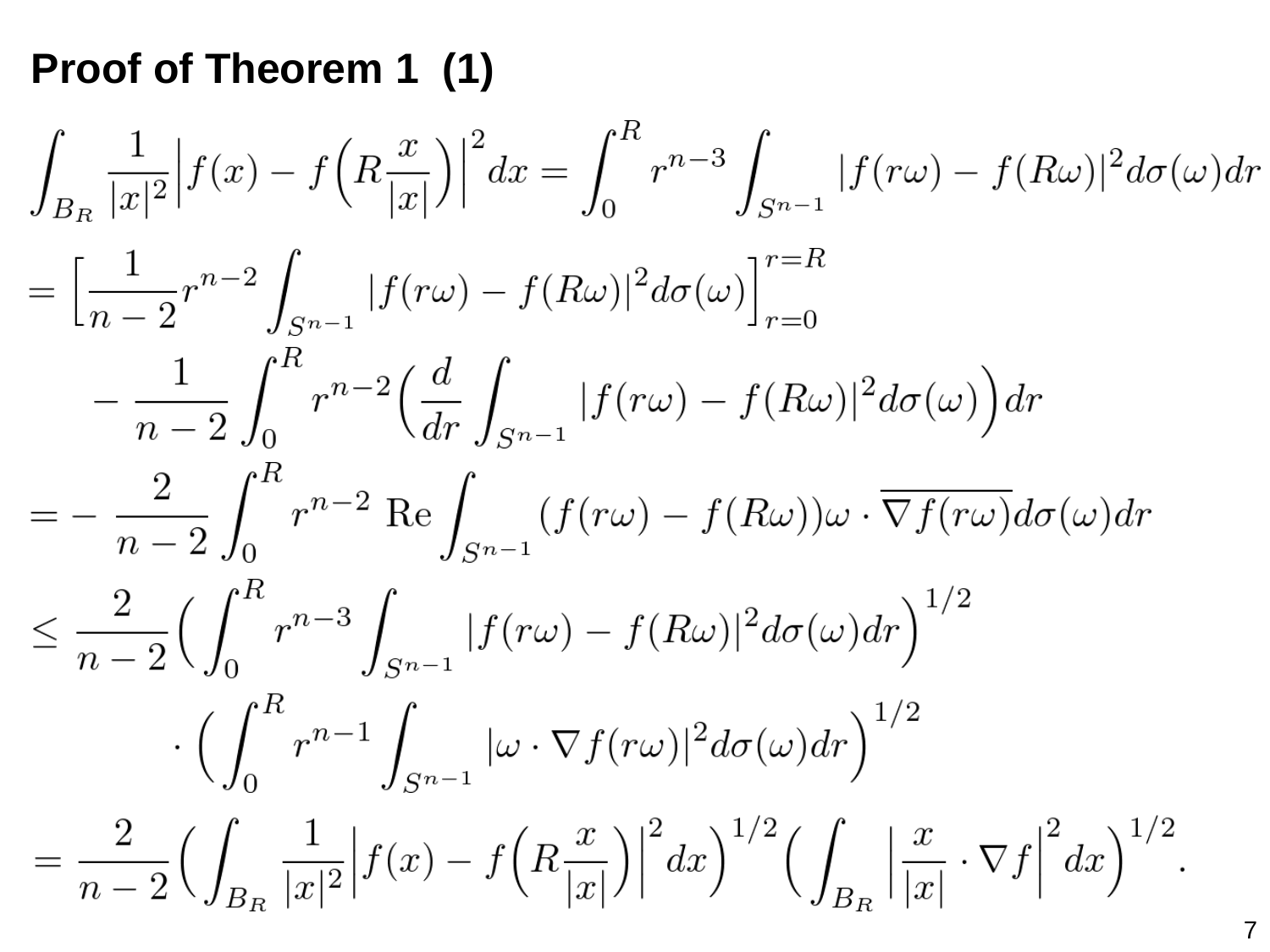# **Proof of Theorem 2 (1)**

$$
\int_{B_R} \frac{1}{|x|^2 |\log(R/|x|)|^2} |f(x) - f(R\frac{x}{|x|})|^2 dx = \int_0^R \frac{1}{r (\log(R/r))^2} \int_{S^1} |f(r\omega) - f(R\omega)|^2 d\sigma(\omega) dr
$$
\n
$$
= \left[ \frac{1}{\log(R/r)} \int_{S^1} |f(r\omega) - f(R\omega)|^2 d\sigma(\omega) \right]_{r=0}^{r=R}
$$
\n
$$
- \int_0^R \frac{1}{\log(R/r)} \left( \frac{d}{dr} \int_{S^1} |f(r\omega) - f(R\omega)|^2 d\sigma(\omega) \right) dr
$$
\n
$$
= -2 \int_0^R \frac{1}{\log(R/r)} \operatorname{Re} \int_{S^1} (f(r\omega) - f(R\omega)) \omega \cdot \overline{\nabla f(r\omega)} d\sigma(\omega) dr
$$
\nwhere the boundary value at  $r = R$  vanishes since\n
$$
0 \le \log \frac{R}{r} = \log \left( 1 + \left( \frac{R}{r} - 1 \right) \right) \le \frac{R}{r} - 1 = \frac{R - r}{r},
$$
\n
$$
|f(r\omega) - f(R\omega)|^2 \le ||\nabla f||_{L^\infty}^2 |R - r|^2.
$$
\n
$$
\le 2 \Big( \int_0^R \frac{1}{r (\log(R/r))^2} \int_{S^1} |f(r\omega) - f(R\omega)|^2 d\sigma(\omega) dr \Big)^{1/2} \Big( \int_0^R r \int_{S^1} |\omega \cdot \nabla f(r\omega)|^2 d\sigma(\omega) dr \Big)^{1/2}
$$
\n
$$
= 2 \Big( \int_{B_R} \frac{1}{|x|^2 |\log(R/|x|)|^2} |f(x) - f(R\frac{x}{|x|})|^2 dx \Big)^{1/2} \Big( \int_{B_R} \left| \frac{x}{|x|} \cdot \nabla f(x) \right|^2 dx \Big)^{1/2}.
$$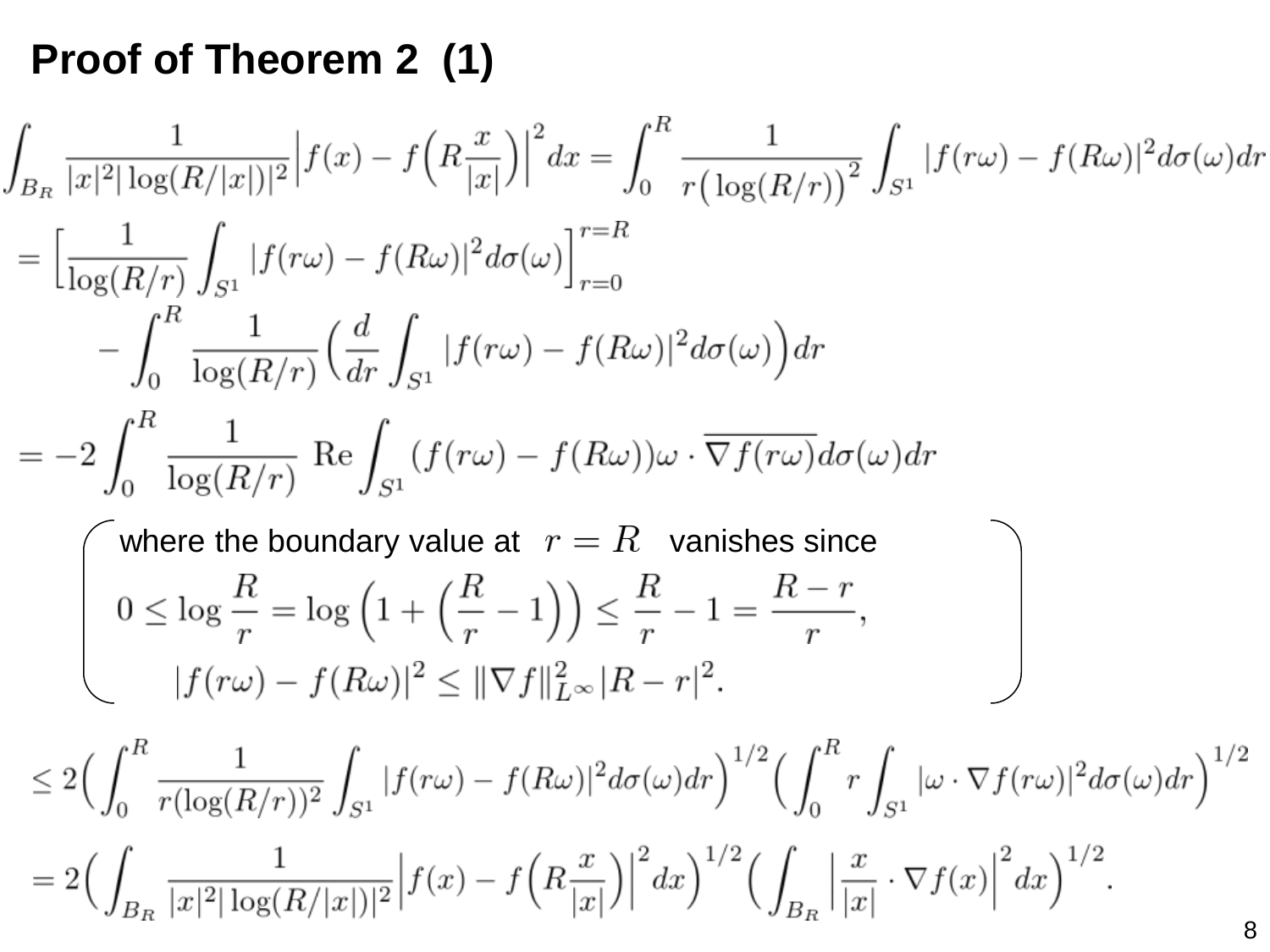**Proof of Theorem 3.** Let  $f \in H^1(B_R)$  satisfy  $f/(|x| \log(R/|x|)) \in L^2(B_R)$ .

Then 
$$
\frac{f}{|x|-R} \in L^2(B_R)
$$
. Let  $\zeta \in C^{\infty}(\mathbb{R})$  satisfy  $0 \le \zeta \le 1$ ,  
\n $\zeta = 0$  on  $(-\infty, 1/2]$ ,  $\zeta = 1$  on  $[1, \infty)$ . Define  $\rho_j(x) = \zeta(j(1-|x|/R))$ .  
\nThen  $\rho_j = 1$  on  $\overline{B_{R(1-1/j)}}$  and  $\rho_j = 0$  on  $\mathbb{R}^2 \setminus B_{R(1-1/2j)}$ ,  
\n
$$
|(\nabla \rho_j)(x)| \le \frac{||r\zeta'||_{\infty}}{R - |x|} \chi_{B_{R(1-\frac{1}{2j})}} \sqrt{B_{R(1-\frac{1}{j})}}(x).
$$

Therefore, supp $(\rho_j f)$  is compact in  $B_R$ ,  $\rho_j f \to f$ ,  $\rho_j \nabla f \to \nabla f$ ,

 $i(\nabla \rho_i)f \to 0$  in  $L^2(B_R)$ . By mollyfing  $\rho_j f$ , we see that  $f \in H_0^1(B_R)$ .